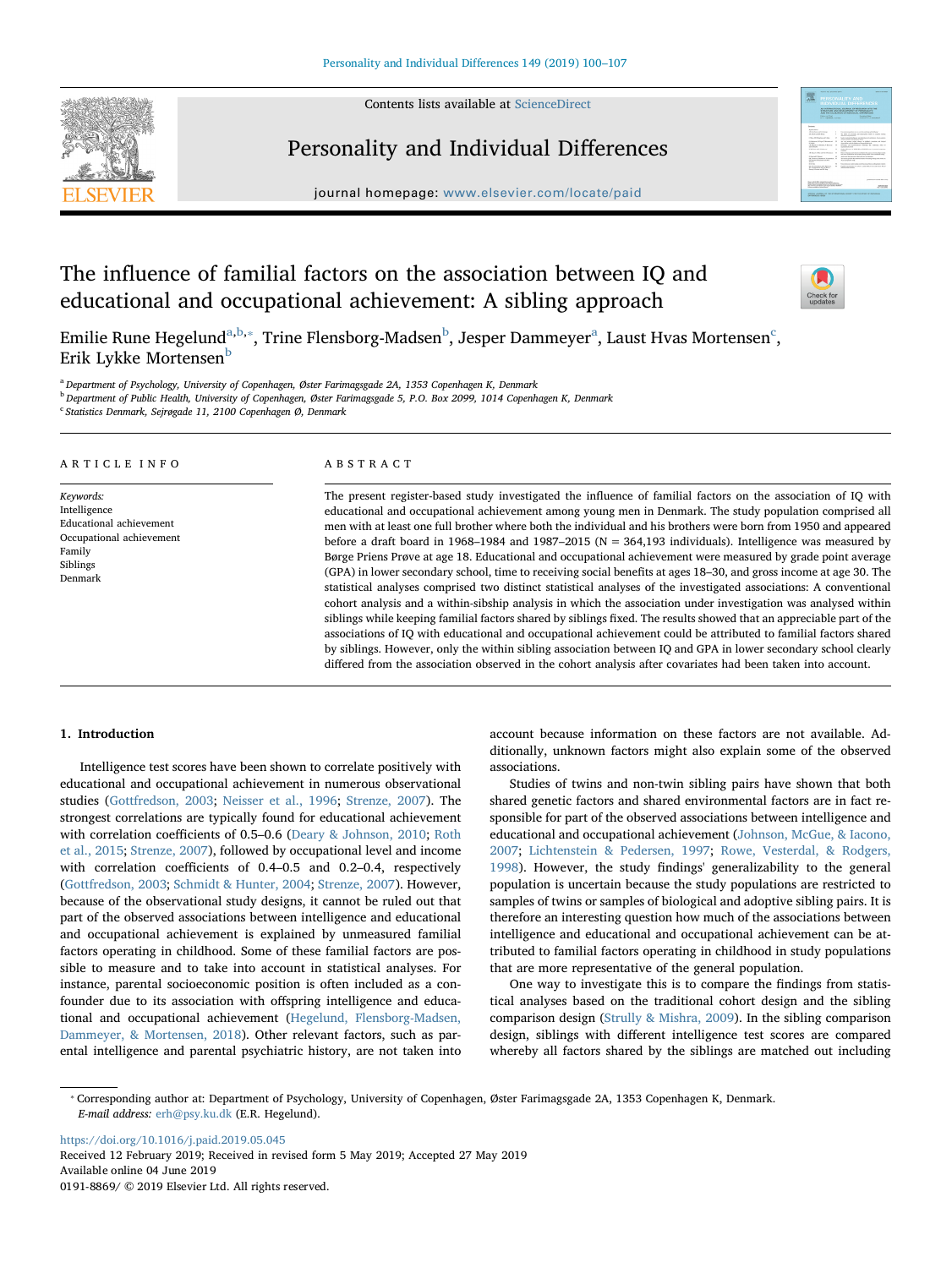both genetic and family environmental factors [\(Strully & Mishra, 2009](#page-7-10)). Thus, all familial factors shared by the siblings will be matched out by design, including factors that are unknown, unmeasured or measured with considerable measurement error. This is not to suggest that the observed associations in the sibling comparison design will be completely unconfounded, since this design only matches out factors that are shared by siblings. However, it might be a new and useful step towards understanding how much of the associations between intelligence and educational and occupational achievement can be attributed to familial factors operating in childhood because this study design includes all siblings in a sibship and therefore can be based on large representative samples of the general population.

The aim of this study was therefore to investigate the influence of familial factors shared by siblings on the association between IQ and educational and occupational achievement in young adulthood in a large cohort consisting of nearly 365,000 Danish siblings within > 170,000 sibships.

#### 2. Materials and methods

#### 2.1. Study population

A register-based cohort study was conducted including all Danish men with at least one full brother where both the individual and his brothers were born from 1950 and appeared before a draft board during the periods from 1968 to 1984 and from 1987 to 2015 (N = 364,193 individuals & 171,037 sibships). Men who appeared before a draft board in 1985–1986 were not included, because draft board information from these two years still have not been digitized.

It is compulsory for all male Danish citizens with residence in the country to appear before a draft board when they turn 18 years. However, if the men are undergoing education the draft board examination can be postponed until the end of the year in which they turn 25 years. At the draft board examination, it is determined whether each of the men are eligible, limitedly eligible or unfit for military service based on the results of an intelligence test and a medical examination. During the period from 1995 to 2015, the proportion of men who were classified as eligible, limitedly eligible or unfit for military service corresponded to 53%, 8% and 39%, respectively [\(The Defence](#page-7-11) [Command, 2017](#page-7-11)). About half of the men who are classified as unfit for military service never come up before a draft board because their military service is cancelled due to documentation of existing health issues forwarded to the draft board (personal communication with Mogens Rosenlund Nielsen, the Danish Defence Personnel Organization). Further, men who volunteer for the military forces before the age of conscription do also not come up before a draft board, but this group only counts a few hundred in total.

According to Danish legislation, no ethics approval is needed for register-based studies. The present study is covered by permissions from the Danish Data Protection Agency to the authors.

# 2.2. Variables

# 2.2.1. Intelligence

The exposure of interest was intelligence, which was measured by Børge Priens Prøve (BPP) ([Teasdale, 2009](#page-7-12)) when the study population came up before a draft board.

The BPP is a group-administered intelligence test in paper-andpencil format, which consists of 78 items within the following domains: Letter Matrices, Verbal Analogies, Number Series and Geometric Figures. The intelligence test takes 45 min after which the number of correct answers is summed to a total score (range: 0–78). A previous study has found a correlation coefficient of 0.82 between the BPP and the full-scale Wechsler Adult Intelligence Scale [\(Mortensen, Reinisch, &](#page-7-13) [Teasdale, 1989](#page-7-13)).

Information on intelligence test scores was available from four

national conscription databases covering different periods of time: The Danish Conscription Database, the Danish National Archives' database, the Danish Defence Personnel Organization's database, and the Conscription Register. However, in the Danish National Archives' database the BPP total score has been recoded into 5 categories ([Teasdale,](#page-7-12) [2009\)](#page-7-12).

To make the results of this study easier to interpret, the BPP total score was converted to an IQ score with a mean of 100 and a standard deviation of 15. A detailed description of this procedure can be found in [Hegelund et al. \(2018\).](#page-7-6)

# 2.2.2. Educational achievement

The first outcome of interest was the study population's educational achievement in young adulthood. Educational achievement was measured by grade point average (GPA) in lower secondary school at approximately 15 years of age. In Denmark, a 7-point grading scale ranging from 12 to −3 has been used since 2007. The Danish grading scale is directly comparable with the European Credit Transfer System grading scale ranging from A to F. GPAs obtained before the introduction of the 7-point grading scale has been converted to this scale using the conversion table from the Danish Ministry of Education ([Ministry of Education, 2017\)](#page-7-14). Information on grades in lower secondary school was available from Statistics Denmark's registers since the school year 2001/2002, for this reason the statistical analyses of the association between IQ and GPA in lower secondary school were based on a subsample of the study population including individuals who had left lower secondary school since 2002 (N = 93,458 individuals & 44,677 sibships).

#### 2.2.3. Occupational achievement

The second outcome of interest was the study population's occupational achievement in young adulthood. Occupational achievement was measured by time to receiving social benefits (sickness benefits, welfare benefits and disability pension) at ages 18–30 and by gross income at age 30, respectively. Sickness benefits are granted to individuals who are unable to work due to sickness, but who have had some attachment to the labour market until the sick note. Welfare benefits are granted to individuals who are unable to provide for themselves and their families. Disability pensions are granted to individuals with a substantially and permanently reduced work capacity. Information on the two indicators of occupational achievement was available from the Danish Register for Evaluation of Marginalisation since 1991 and Statistics Denmark's registers since 1980, respectively. For this reason the statistical analyses of social benefits at ages 18–30 were based on a subsample of the study population including individuals born during the period from 1973 to 1986 ( $N = 108,855$  individuals & 52,211 sibships), whereas the statistical analyses of gross income at age 30 were based on a subsample including individuals born during the period from 1950 to 1985 ( $N = 228,817$  individuals & 108,552 sibships).

# 2.2.4. Covariates

Covariates included the study population's year of birth, ethnicity (Danish, non-Danish), birth region (Capital Region of Denmark, Region Zealand, North Denmark Region, Central Denmark Region, Region of Southern Denmark), binary indicators of out-of-home care in childhood, psychiatric diagnoses in childhood, neurological diagnoses in childhood, perinatal diagnoses and congenital deformities (see Supplementary Material 1 for the specific ICD codes), and parental socioeconomic position at birth measured by the highest completed education of either mother or father (low, medium-low, medium-high, high).

Year of birth was included due to the secular trends in IQ and educational and occupational achievement and ethnicity and birth region due to ethnic and geographical differences with regard to educational and occupational achievement in Denmark, respectively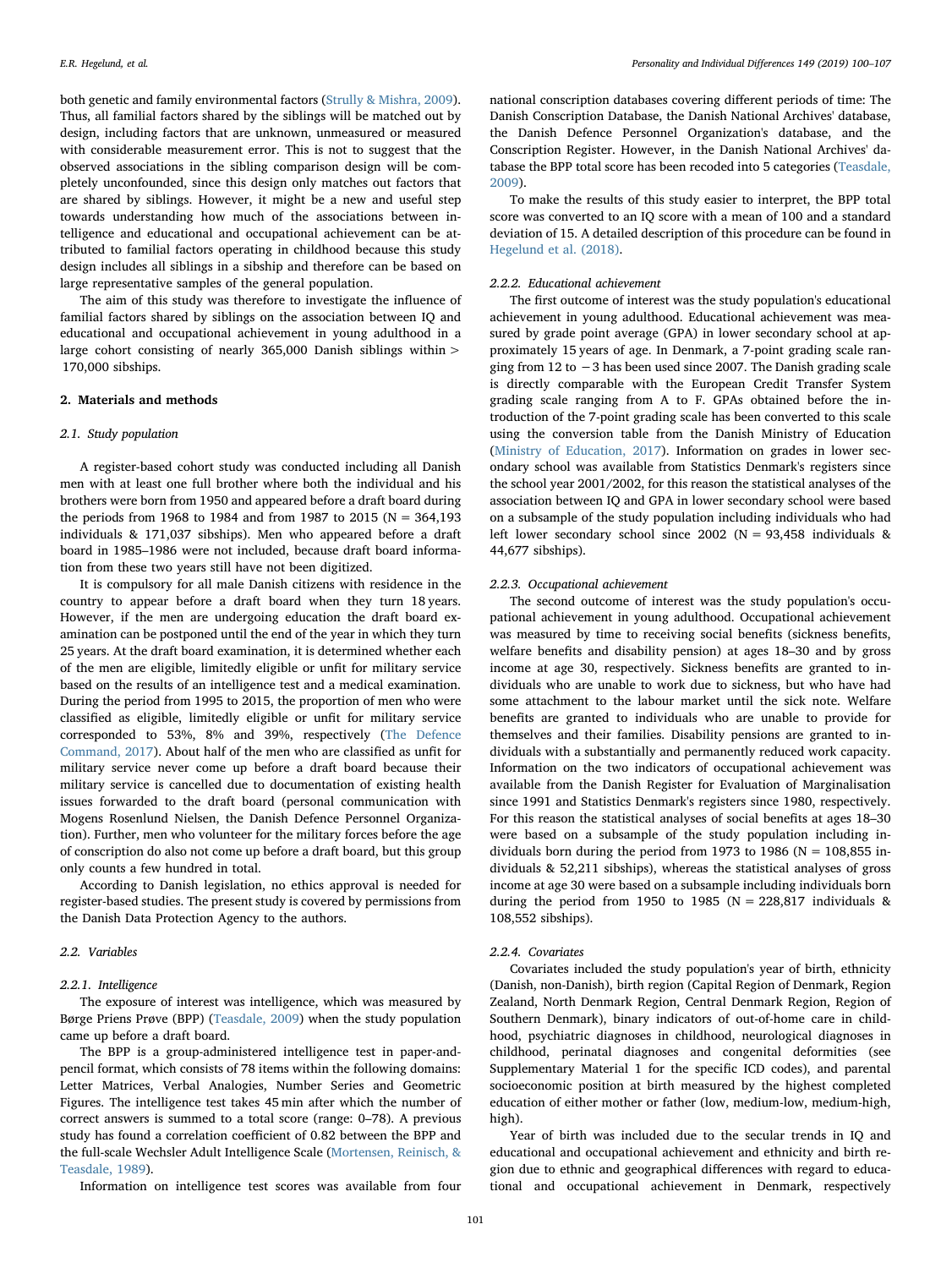#### <span id="page-2-2"></span>Table 1

Ch[a](#page-2-0)racteristics of the study population ( $N = 364,193$ <sup>a</sup>.

|                                                       | IQ score               |                        |                      | Missing ( $N = 106,399$ ) |
|-------------------------------------------------------|------------------------|------------------------|----------------------|---------------------------|
|                                                       | $\leq$ 85 (N = 35,754) | $86-115$ (N = 181,709) | $> 115$ (N = 40,331) |                           |
| Year of birth                                         |                        |                        |                      |                           |
| Mean (SD)                                             | 1978 (15.4)            | 1979 (13.4)            | 1979 (13.5)          | 1974 (4.9)                |
| Ethnicity, N (%)                                      |                        |                        |                      |                           |
| Danish                                                | 30,892 (86.4)          | 173,649 (95.6)         | 39,891 (98.9)        | 102,357 (96.2)            |
| Non-Danish                                            | 4860 (13.6)            | 8059 (4.4)             | 440 (1.1)            | 4042 (3.8)                |
| Missing                                               | $2(-)$                 | $1(-)$                 | $0(-)$               | $0(-)$                    |
| Birth region, N (%)                                   |                        |                        |                      |                           |
| Capital Region of Denmark                             | 5758 (26.0)            | 31,696 (24.7)          | 7984 (27.4)          | 7201 (24.6)               |
| Region Zealand                                        | 3396 (15.3)            | 16,867 (13.2)          | 3383 (11.6)          | 3640 (12.4)               |
| North Denmark Region                                  | 2300 (10.4)            | 13,561 (10.6)          | 2903 (10.0)          | 3283 (11.2)               |
| Central Denmark Region                                | 4859 (21.9)            | 31,939 (24.9)          | 7738 (26.6)          | 7431 (25.3)               |
| Region of Southern Denmark                            | 5863 (26.4)            | 34,169 (26.7)          | 7112 (24.4)          | 7765 (26.5)               |
| Missing                                               | $1319(-)$              | $2488(-)$              | $221(-)$             | $1344(-)$                 |
| Not available                                         | $12,259(-)$            | $50,989(-)$            | $10,990(-)$          | $75,735(-)$               |
| Parental education at birth <sup>b</sup> , N $(\%)$   |                        |                        |                      |                           |
| Low                                                   | 4900 (28.7)            | 11,941 (13.3)          | 1144 (5.5)           | 2632 (27.8)               |
| Medium-low                                            | 9331 (54.7)            | 46,526 (51.7)          | 8286 (40.2)          | 4599 (48.5)               |
| Medium-high                                           | 2361 (13.8)            | 23,973 (26.6)          | 7380 (35.8)          | 1704 (18.0)               |
| High                                                  | 478 (2.8)              | 7612 (8.5)             | 3825 (18.5)          | 549 (5.8)                 |
| Missing                                               | $1721(-)$              | $2761(-)$              | $207(-)$             | $802(-)$                  |
| Not available                                         | $16,963(-)$            | $88,896(-)$            | $19,489$ (-)         | $96,113(-)$               |
| Out-of-home care in childhood, N (%)                  |                        |                        |                      |                           |
| Yes                                                   | 1440 (6.5)             | 2504 (2.1)             | 179(0.7)             | 1500 (7.4)                |
| No                                                    | 20,579 (93.5)          | 116,391 (97.9)         | 26,799 (99.3)        | 18,850 (92.6)             |
| Not available                                         | $13,735(-)$            | $62,814(-)$            | $13,353(-)$          | $86,049(-)$               |
| Psychiatric diagnoses in childhood, N (%)             |                        |                        |                      |                           |
| Yes                                                   | 303(1.4)               | 670 (0.6)              | 87 (0.3)             | 266(1.3)                  |
| No                                                    | 21,716 (98.6)          | 118,225 (99.4)         | 26,891 (99.7)        | 20,084 (98.7)             |
| Not available                                         | $13,735(-)$            | $62,814(-)$            | $13,353(-)$          | $86,049(-)$               |
| Neurological diagnoses in childhood, N (%)            |                        |                        |                      |                           |
| Yes                                                   | 2444 (11.1)            | 9689 (8.2)             | 1745 (6.5)           | 1033(5.1)                 |
| No                                                    | 19,575 (88.9)          | 109,206 (91.9)         | 25,233 (93.5)        | 19,317 (94.9)             |
| Not available                                         | $13,735(-)$            | $62,814(-)$            | $13,353(-)$          | $86,049(-)$               |
| Perinatal diagnoses and congenital deformities, N (%) |                        |                        |                      |                           |
| Yes                                                   | 1727 (7.8)             | 7568 (6.4)             | 1400 (5.2)           | 1387 (6.8)                |
| No                                                    | 20,292 (92.2)          | 111,327 (93.6)         | 25,578 (94.8)        | 18,963 (93.2)             |
| Not available                                         | $13,735(-)$            | $62,814(-)$            | $13,353(-)$          | $86,049(-)$               |
| GPA in lower secondary school                         |                        |                        |                      |                           |
| Mean (SD)                                             | 3.3(1.7)               | 6.1(2.1)               | 8.4(1.8)             | 4.9(2.6)                  |
| Missing, N                                            | 2999                   | 2828                   | 316                  | 461                       |
| Not available, N                                      | 22,005                 | 117,895                | 26,369               | 104,466                   |
| Social benefits at ages 18-30, N (%)                  |                        |                        |                      |                           |
| Yes                                                   | 3220 (51.1)            | 18,167 (34.1)          | 2691 (22.1)          | 15,555 (42.0)             |
| No                                                    | 3088 (49.0)            | 35,140 (65.9)          | 9513 (78.0)          | 21,481 (58.0)             |
| Not available                                         | $29,446(-)$            | $128,402(-)$           | $28,127(-)$          | $69,363(-)$               |
| Gross income at age 30                                |                        |                        |                      |                           |
| Mean (SD)                                             | 296,020 (156,901)      | 336,636 (330,384)      | 361,746 (238,753)    | 337,146 (207,490)         |
| Missing, N                                            | 311                    | 1355                   | 323                  | 2093                      |
| Not available, N                                      | 18,751                 | 89,066                 | 19,662               | 9990                      |
|                                                       |                        |                        |                      |                           |

Abbreviations: GPA, grade point average.

<span id="page-2-0"></span><sup>a</sup> All characteristics differ statistically significantly according to the three categories of IQ scores (p < 0.001). Categorical variables were tested by use of  $\chi^2$  tests and continuous variables were tested by use of ANOVA tests.

<span id="page-2-1"></span><sup>b</sup> Parental education at birth is categorized as 'low' (primary education), 'medium-low' (upper secondary education, vocational education and training), 'mediumhigh' (short cycle higher education, vocational bachelor's programmes, bachelor's programmes), and 'high' (master's programmes, PhD programmes).

# ([Nørskov, Jarl, Thomsen, Sørensen, & Bilde, 2010](#page-7-15); [Teasdale & Owen,](#page-7-16) [1987;](#page-7-16) [Teasdale, Owen, & Sørensen, 1988](#page-7-17)).

# 2.3. Statistical methods

Descriptive statistics were used to show the characteristics of the study population according to three categories of IQ. Tests for marginal associations between IQ and each of the characteristics were conducted – categorical variables were tested by means of  $\chi^2$  tests and continuous variables were tested by means of ANOVA tests.

The missing data frequency was < 3% for all variables, except for parental education at birth, GPA in lower secondary school and IQ for which the missing data frequency was 3.9%, 7.1% and 29.2%,

respectively. However, the missing IQ data was mainly due to administrative circumstances because the Danish National Archives had recoded the BPP total scores into 5 categories and only stored this variable. To handle missing data, our statistical analyses were conducted using multiple imputation. This made it possible to include the large proportion of individuals with missing IQ or other missing data in our statistical analyses. A detailed description of the multiple imputation procedure can be found in [Hegelund et al. \(2018\)](#page-7-6).

The main analyses comprised two distinct statistical analyses of all the investigated associations: A conventional cohort analysis and a within-sibship analysis in which the association under investigation was analysed within siblings while keeping familial factors shared by siblings fixed. The findings of the conventional cohort analysis and the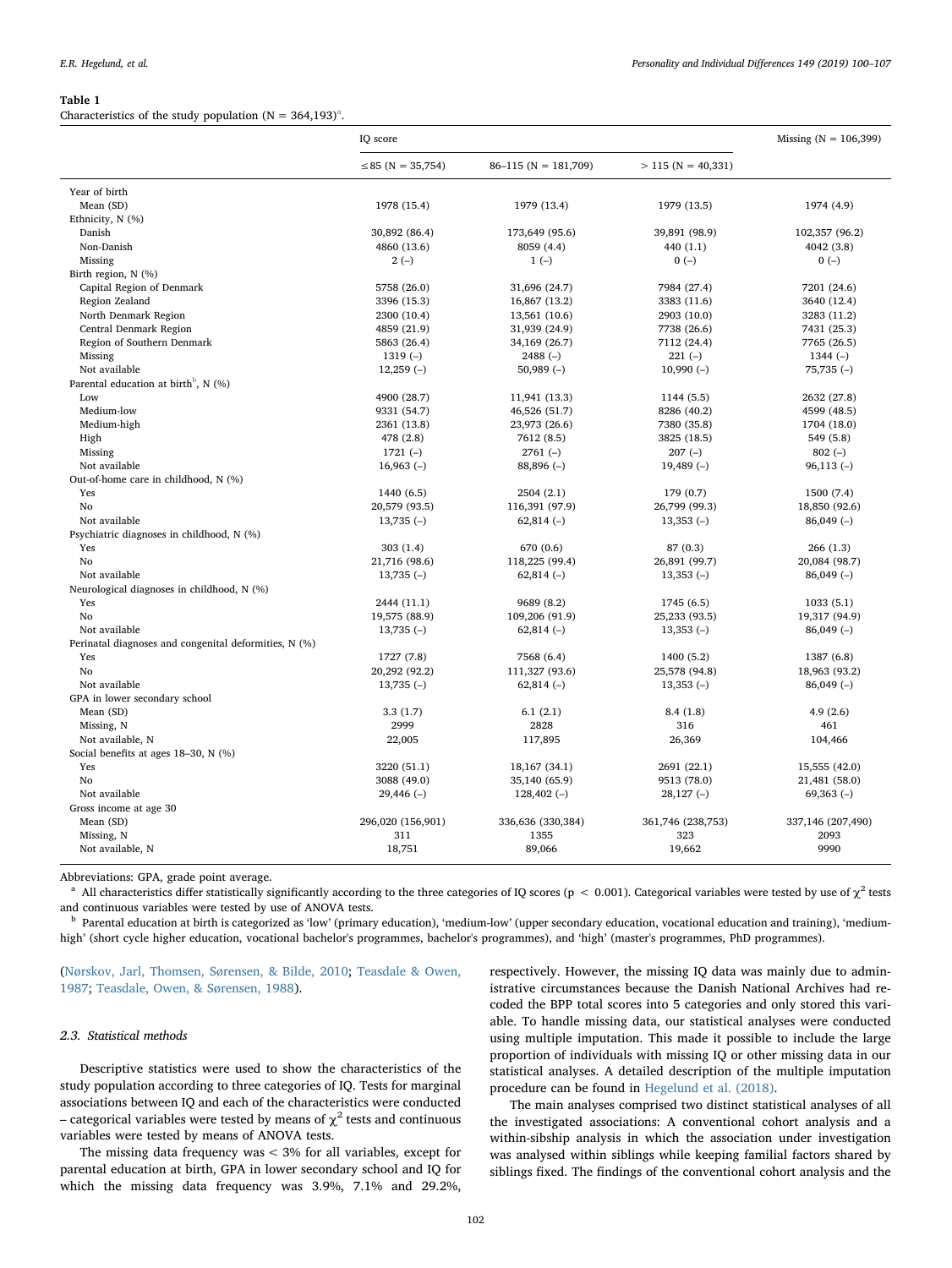<span id="page-3-0"></span>

Fig. 1. Grade point average according to IQ.

within-sibship analysis were later compared by visual inspection of the confidence intervals to determine the importance of confounding from unmeasured familial factors operating in childhood.

With regard to the two continuous outcomes – 'GPA' and 'gross income' – the associations of IQ with educational and occupational achievement were analysed by means of general linear regression. To fulfil the assumptions of the general linear regression model, gross income was log transformed. In the conventional cohort analyses, the association under investigation was analysed in the usual way taking clustering of observations into account by correcting for intra-cluster dependency. In the within-sibship analyses, the association under investigation was analysed within siblings by including a sibling group ID variable as a fixed effect.

With regard to the time-to-event outcome – 'time to social benefits' – the association of IQ with occupational achievement was analysed by means of Cox regression with calendar time as the underlying time scale. Thus, the study population was followed from the date when they were first in employment, education or training after they had turned 18 years until the first registration of social benefits, attrition or the date of their 30th birthday, whichever came first. The hazard of social benefits was estimated by the product of the baseline hazard and the exponential function of a linear combination of the independent variables. In the conventional cohort analysis, the association was investigated in the usual way taking clustering of observations into account by correcting for intra-cluster dependency. In the within-sibship analysis, the association was investigated within siblings by including a sibling group ID variable as a stratum variable.

For all statistical analyses, we used an IQ of 100 as the reference and tested whether a linear, quadratic or cubic IQ term best described the association under consideration. On the basis of these tests, the associations of IQ with GPA in lower secondary school were presented by cubic IQ terms, the associations of IQ with social benefits at ages 18–30 were presented by a quadratic IQ term in the conventional cohort analysis and by a linear IQ term in the within-sibship analysis, while the associations of IQ with gross income at age 30 were presented by quadratic IQ terms. All statistical models were adjusted for year of birth (centred linear, quadratic or cubic term depending on the association under consideration), ethnicity, birth region, parental education at

birth, out-of-home care in childhood, psychiatric diagnoses in childhood, neurological diagnoses in childhood, and perinatal diagnoses and congenital deformities. Relevant model assumptions were evaluated, but no violations were observed.

In sensitivity analyses, the statistical analyses were conducted among Danish men who were born since 1950 and appeared before a draft board during the periods from 1968 to 1984 and from 1987 to 2015, but who were not registered with at least one full brother – that is, among the individuals we had to exclude from our study population. This made it possible to determine whether our findings might be generalizable to males without male siblings. Further, our statistical analyses were conducted using non-imputed data on all available cases to investigate the robustness of the results.

All statistical analyses were carried out using STATA version 15.

# 3. Results

The characteristics of the 364,193 men comprising the study population are shown in [Table 1.](#page-2-2) Individuals who differed in IQ score were found to differ with regard to all characteristics – thus, low IQ seemed to be associated with belonging to the older birth cohorts, non-Danish ethnicity, being born in Region Zealand or Region of Southern Denmark, parents with lower educational attainment, out-of-home care in childhood, psychiatric diagnoses in childhood, neurological diagnoses in childhood, perinatal diagnoses and congenital deformities as well as lower GPA in lower secondary school, social benefits at ages 18–30 and lower gross income at age 30. The far right column of [Table 1](#page-2-2) shows the characteristics of individuals with missing IQ scores, including individuals with BPP scores recoded into 5 categories.

Within the 171,037 sibships comprising the study population, the mean age difference between siblings was 3.9 years (standard deviation: 2.8), but the age difference ranged from 0 to 27 years. However, only 10% of the siblings in the study population were  $>$  7 years apart in age from the other siblings in their sibship.

The crude analyses showed that an appreciable part of the associations between IQ and educational and occupational achievement could be attributed to familial factors shared by siblings ([Figs. 1](#page-3-0)–3 & Supplementary Table 1). Thus, the associations of IQ with GPA in lower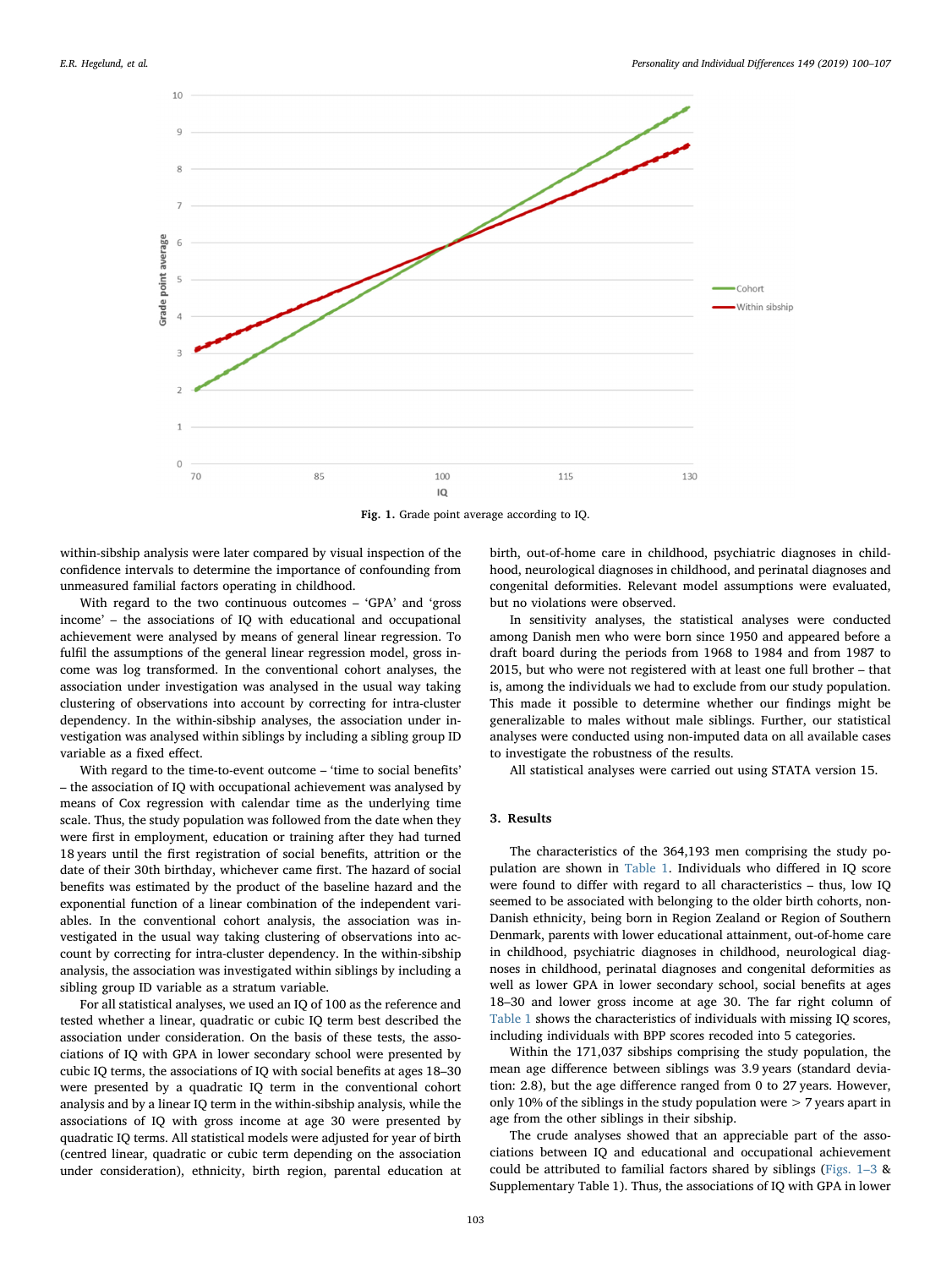

Fig. 2. Hazard ratio for social benefits according to IQ.

secondary school, risk of social benefits at ages 18–30 and gross income at age 30 within siblings were all notably weaker than the associations observed in the cohort analyses. However, with regard to the association between IQ and gross income at age 30 the confidence intervals of the two models were overlapping.

After adjustment for covariates, familial factors shared by siblings still seemed to explain parts of the associations of IQ with GPA in lower secondary school and risk of social benefits at ages 18–30 ([Figs. 4](#page-5-0)–5 & Supplementary Table 1). However, familial factors did not seem to influence the association between IQ and gross income at age 30 [\(Fig. 6](#page-6-0) & Supplementary Table 1). With regard to GPA in lower secondary school, [Fig. 4](#page-5-0) shows that the association within siblings still was notably

weaker than the association observed in the cohort analysis after covariates had been taken into account. Whereas individuals with an IQ of 70 were found to have a 2.9 times lower GPA than individuals with an IQ of 130 in the within-sibship analysis, individuals with an IQ of 70 were found to have a 4.0 times lower GPA than individuals with an IQ of 130 in the conventional cohort analysis. Interestingly, the withinsibship analysis also showed that individuals with IQs in the range of 70–130 meet the new admission requirements to upper secondary education in Denmark, which require a GPA in lower secondary school of minimum three. With regard to risk of social benefits at ages 18–30, [Fig. 5](#page-5-1) shows that the association within siblings still was weaker than the association observed in the cohort analysis after covariates had



Fig. 3. Gross income according to IQ.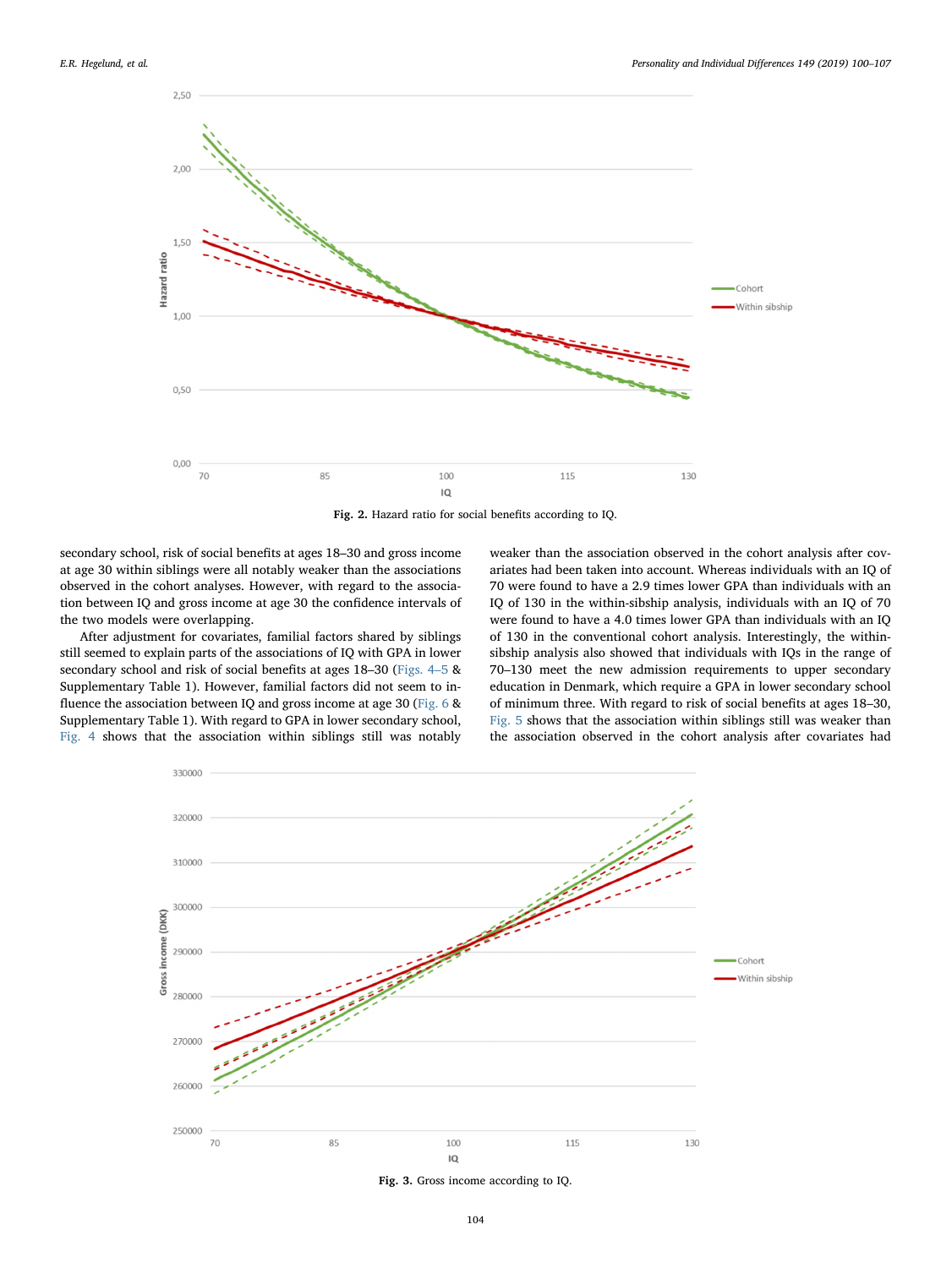<span id="page-5-0"></span>

Fig. 4. Grade point average according to IQ.

Association is adjusted for year of birth, ethnicity, birth region, parental education at birth, out-of-home care in childhood, psychiatric diagnoses in childhood, neurological diagnoses in childhood, and perinatal diagnoses and congenital deformities.

been taken into account. Whereas individuals with an IQ of 70 were found to have a 1.4 times higher hazard of social benefits than individuals with an IQ of 100 in the within-sibship analysis, individuals with an IQ of 70 were found to have a 1.7 times higher hazard of social benefits than individuals with an IQ of 100 in the conventional cohort analysis. However, the confidence intervals of the two models were now overlapping.

lower secondary school and risk of social benefits at ages 18–30 were essentially the same among individuals included in our study population and individuals excluded from our study population due to no registered full brothers. However, the association between IQ and gross income at age 30 was notably weaker among individuals included in our study population compared with the excluded individuals (Supplementary Figs. 1–3 & Supplementary Table 2). There were no notable changes in the associations of IQ with educational and

<span id="page-5-1"></span>Sensitivity analyses showed that the associations of IQ with GPA in





Association is adjusted for year of birth, ethnicity, birth region, parental education at birth, out-of-home care in childhood, psychiatric diagnoses in childhood, neurological diagnoses in childhood, and perinatal diagnoses and congenital deformities.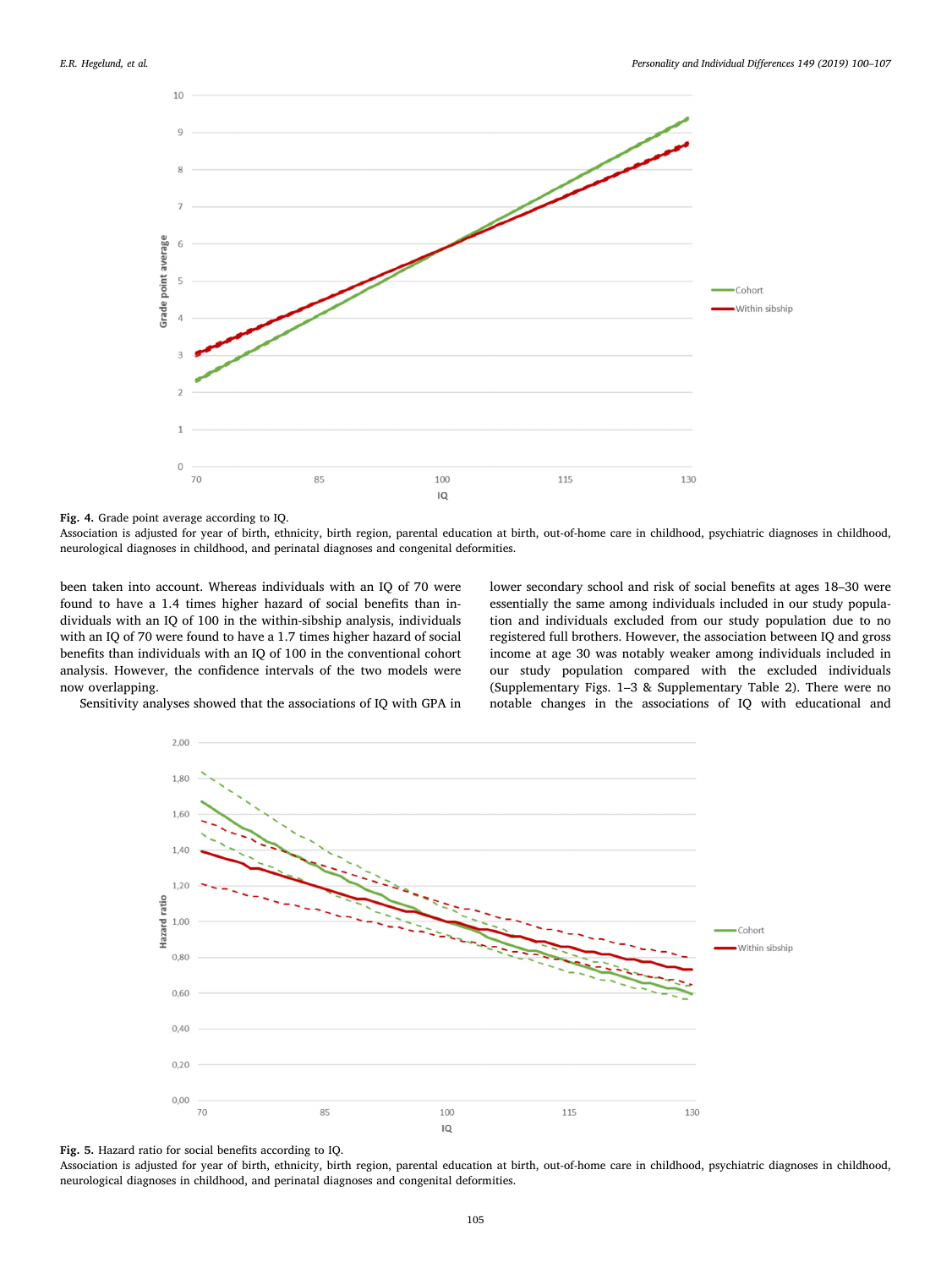<span id="page-6-0"></span>

Fig. 6. Gross income according to IQ.

Association is adjusted for year of birth, ethnicity, birth region, parental education at birth, out-of-home care in childhood, psychiatric diagnoses in childhood, neurological diagnoses in childhood, and perinatal diagnoses and congenital deformities.

occupational achievement by use of available case analyses.

#### 4. Discussion

#### 4.1. Main findings

The results showed that an appreciable part of the associations of IQ with GPA in lower secondary school, risk of social benefits at ages 18–30 and gross income at age 30 could be attributed to familial factors shared by siblings. However, most of the associations were not attributable to such familial factors. In fact, only the association between IQ and GPA in lower secondary school within siblings clearly differed from the association observed in the cohort analysis after covariates had been taken into account.

# 4.2. Comparison with the existing literature

The finding that IQ is positively associated with educational and occupational achievement is consistent with the existing literature, including a large meta-analysis of 65 studies ([Strenze, 2007](#page-7-2)). No previous studies have investigated the influence of familial factors shared by siblings on the associations between IQ and educational and occupational achievement by use of the sibling comparison design. However, twin and non-twin sibling studies have found that shared genetic factors and shared environmental factors are responsible for part of the associations [\(Johnson et al., 2007;](#page-7-7) [Lichtenstein & Pedersen, 1997](#page-7-8); [Rowe](#page-7-9) [et al., 1998](#page-7-9)), which is in accordance with this study's findings that the investigated associations within siblings were weaker than the crude associations observed in the cohort analyses. Future studies are encouraged to corroborate our findings with regard to the strength of the associations in large representative samples of the general population.

That the investigated associations within siblings were weaker than the crude associations observed in the cohort analyses suggests that familial factors shared by siblings influence educational and occupational achievement beyond the influence of IQ. With regard to the association between IQ and GPA in lower secondary school, our included covariates seemed to constitute only a minor part of these familial

factors. Other familial factors influencing GPA in lower secondary school beyond the influence of IQ might be shared genetic factors or shared environmental factors, for which we have no information available. For example, parenting practices such as creating a schooloriented family environment and allowing the children to make decisions, as well as the consistency of parental warmth during childhood and adolescence, have all been found to influence the educational and occupational achievement of young people [\(Mandara, Varner, Greene,](#page-7-18) [& Richman, 2009;](#page-7-18) [Sun, McHale, & Updegra](#page-7-19)ff, 2017). With regard to the associations of IQ with risk of social benefits at ages 18–30 and gross income at age 30, our included covariates seemed to represent all familial factors influencing these two outcome variables beyond the influence of IQ. This might be because some of our included covariates, e.g. psychiatric diagnoses in childhood, neurological diagnoses in childhood and perinatal diagnoses and congenital deformities, have a larger influence on the risk of social benefits at ages 18–30 and gross income at age 30 than on GPA in lower secondary school. However, it might also be because proximal family factors, for which we have no information available, only influence educational achievement during upbringing or because these factors have a much smaller influence on later educational and occupational achievement.

### 4.3. Strengths and limitations

The major strength of this study is its large study population comprising 364,193 full brothers born since 1950 and appearing before a draft board during the periods 1968–1984 and 1987–2015. Another strength is the use of information from Danish registers because of their high validity and completeness. The use of information from Danish registers has also made it possible to link individuals with their mothers and fathers, which allowed for investigating the influence of familial factors shared by siblings on the association between IQ and educational and occupational achievement. Another strength of the study is the use of the BPP as a measure of intelligence, since a previous study has found a high correlation between the BPP and the full-scale Wechsler Adult Intelligence Scale [\(Mortensen et al., 1989\)](#page-7-13). Finally, the prospective nature of the data collection reduces the risk of reverse